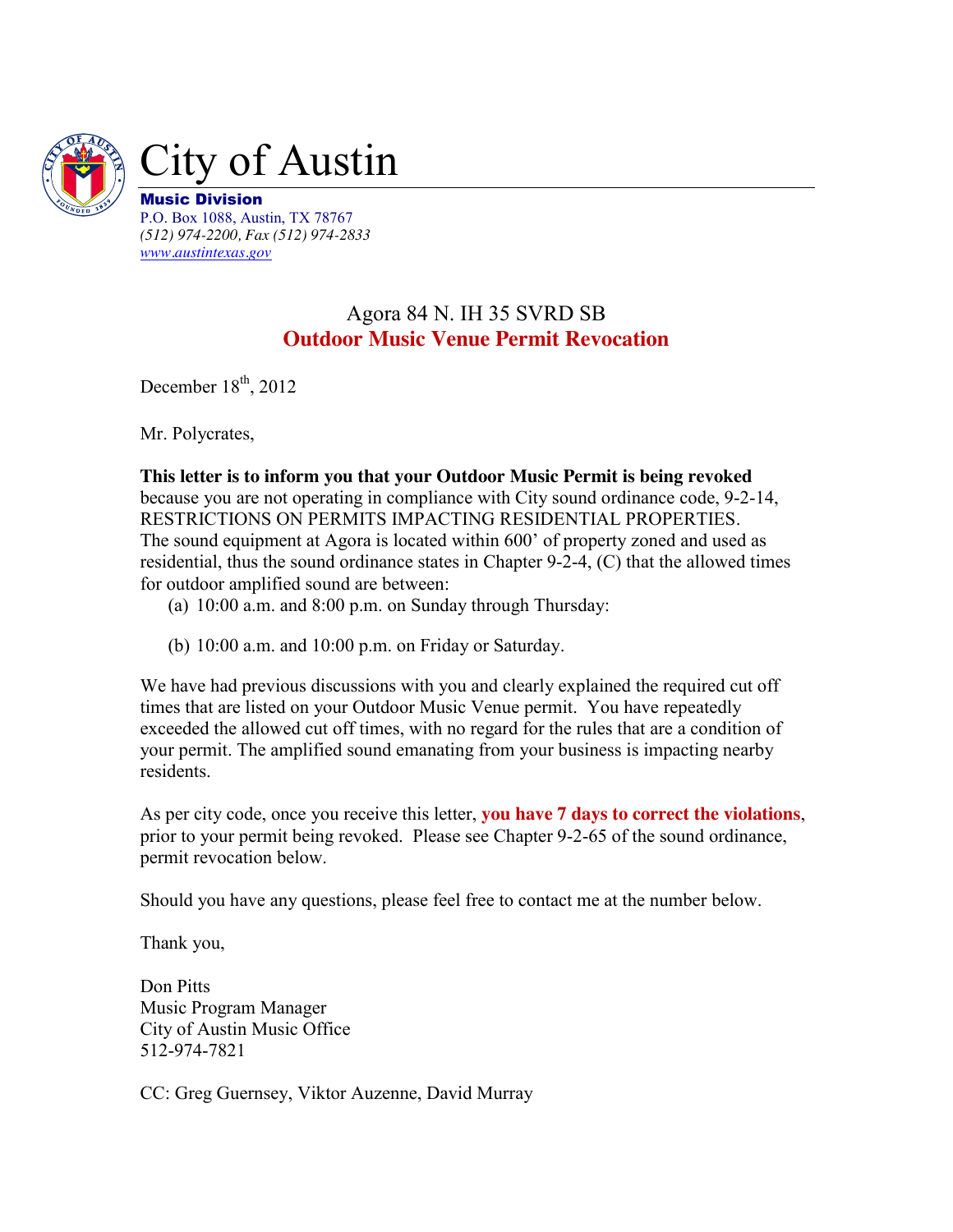## **§ 9-2-14 RESTRICTIONS ON PERMITS IMPACTING RESIDENTIAL PROPERTIES.**

(A) The limitations in this section apply to all permits for the use\* sound equipment authorized under this chapter.

(B) The accountable official may not issue a permit for use of sound equipment within 100 feet of property zoned and used as residential, except as authorized under Section 9-2-21 (*Permit for Concrete Installation During Non-Peak Hour Periods*), Chapter 8-1, Article 4 (*Restrictions on Amplified Sound*), or Section 14-8-34 (*Permit Required for the Use of Sound Equipment*).

(C) The accountable official may issue a permit for use of sound equipment, as authorized by this chapter, for property that is:

 (1) beyond 100 feet but within 600 feet of property that is zoned and used as residential, between:

(a) 10:00 a.m. and 8:00 p.m. on Sunday through Thursday;

(b) 10:00 a.m. and 10:00 p.m. on Friday or Saturday; or

 (c) 10:00 a.m. and 10:00 p.m. on Sunday through Thursday and 10:00 a.m. and 12:00 midnight on Friday or Saturday based on the following factors:

(i) agreements with owners and tenants of nearby property;

 (ii) agreements with representatives of affected neighborhood organizations;

(iii) the code compliance history of the site; and

 (iv) public health and safety based on compatibility with adjacent land uses; and

 (2) beyond 600 feet of property that is zoned and used as residential, between 10:00 a.m. and 2:00 a.m.

Source: Ord. 20110210-029; Ord. 20120308-036.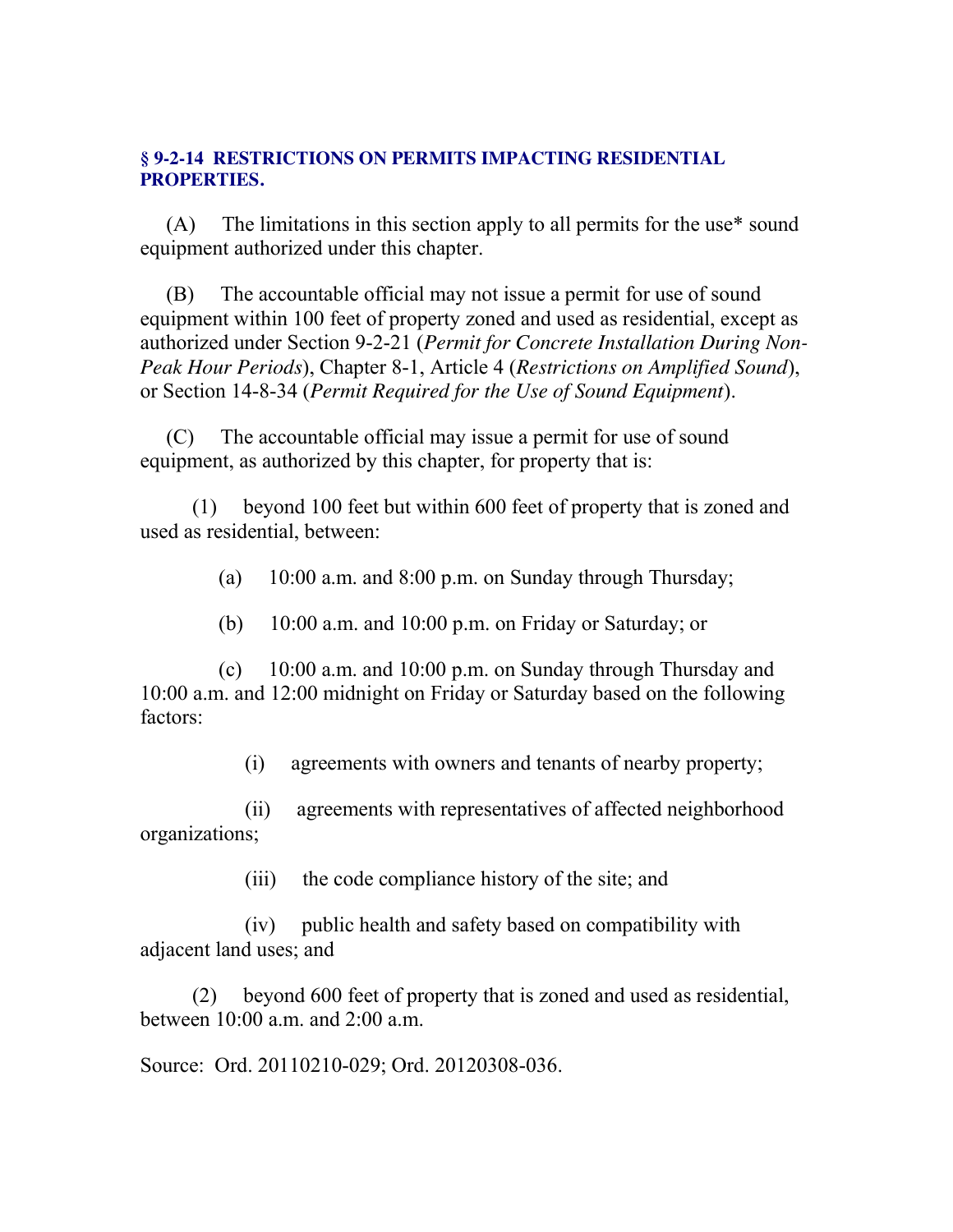## **§ 9-2-65 REVOCATION OF LIVE MUSIC PERMIT.**

(A) The accountable official may revoke a permit issued under Article 2, Division 3 (*Outdoor Music Permits*) of this chapter if:

(1) the permit was issued in error; or

 (2) the permit holder has not complied with the requirements of this chapter, including conditions imposed on a permit for an outdoor music venue under Section 9-2-39 (*Outdoor Music Venue Permit*) or a multi-day special event permit under Section 9-2-38 (*Multi-Day Special Event Permit*) in accordance with this section.

(B) The accountable official may revoke a permit issued under Section 9- 2-38 (*Multi-Day Special Event Permit*) if two or more conditions of the temporary event impact plan have been violated and the applicant or operator has failed to correct the violations after 24-hour notice.

(C) The accountable official may revoke a permit issued under Section 9- 2-39 (*Outdoor Music Venue Permit*) in accordance with the requirements of this subsection.

 (1) The accountable official shall provide the applicant written notice, and an opportunity to correct the violations, at least seven (7) days prior to revoking a permit under Subsection (A) of this section. The notice provided under this subsection must specifically describe the violation(s) at issue.

 (2) The accountable official shall give notice by certified mail, return receipt requested, of a revocation by the official under this division.

 (3) The appellant may appeal the accountable official's decision to the city council by giving written notice to the accountable official not later than the third working day after receiving notice of the decision. The notice of appeal must identify the decision being appealed and explain the general grounds for the appeal.

 (4) The city council shall hear the appeal at the next regularly scheduled meeting following receipt of the notice of appeal. An appeal is automatically granted if the council does not hear the appeal before the 21st day following receipt of the notice of appeal unless the applicant agrees to have the hearing scheduled for a later date.